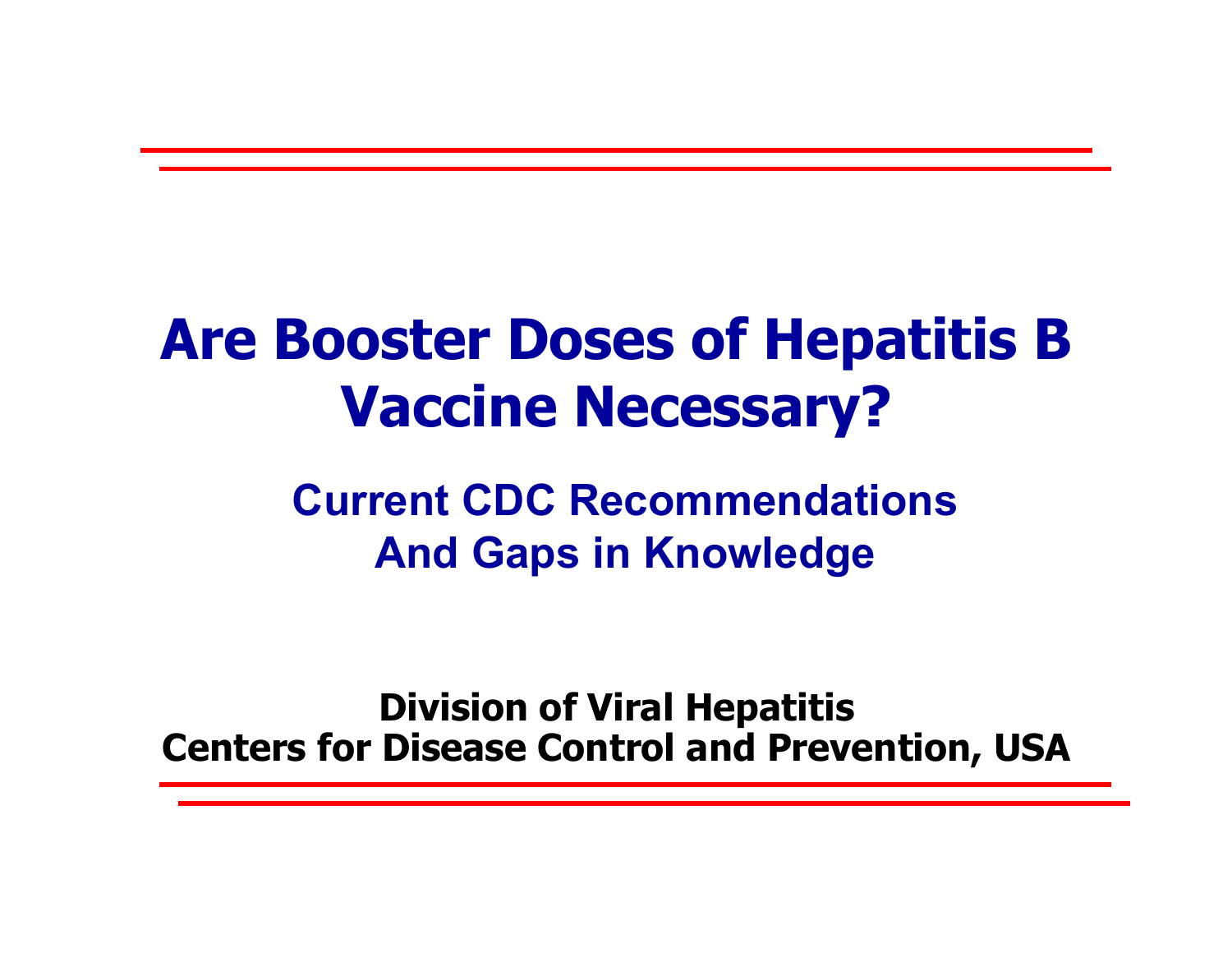# **Current United States Recommendations for Hepatitis B Vaccination**

- Selective vaccination of children, adolescents, and adults at increased risk of infection (1982)
- Prevention of perinatal transmission through routine screening of pregnant women (1984)
- Routine vaccination of infants beginning at birth (1991)
- $\bullet$ Routine vaccination of adolescents (11-12 yrs) (1995)
- Catch-up vaccination of unvaccinated children and adolescents (through 18 yrs) (1999)

Recommendations endorsed by the U.S. Advisory Committee on Immunization Practices (ACIP), American Academy of Pediatrics (AAP), American Academy of F amily Physicians (AAFP), and American Medical Associati on (AMA).

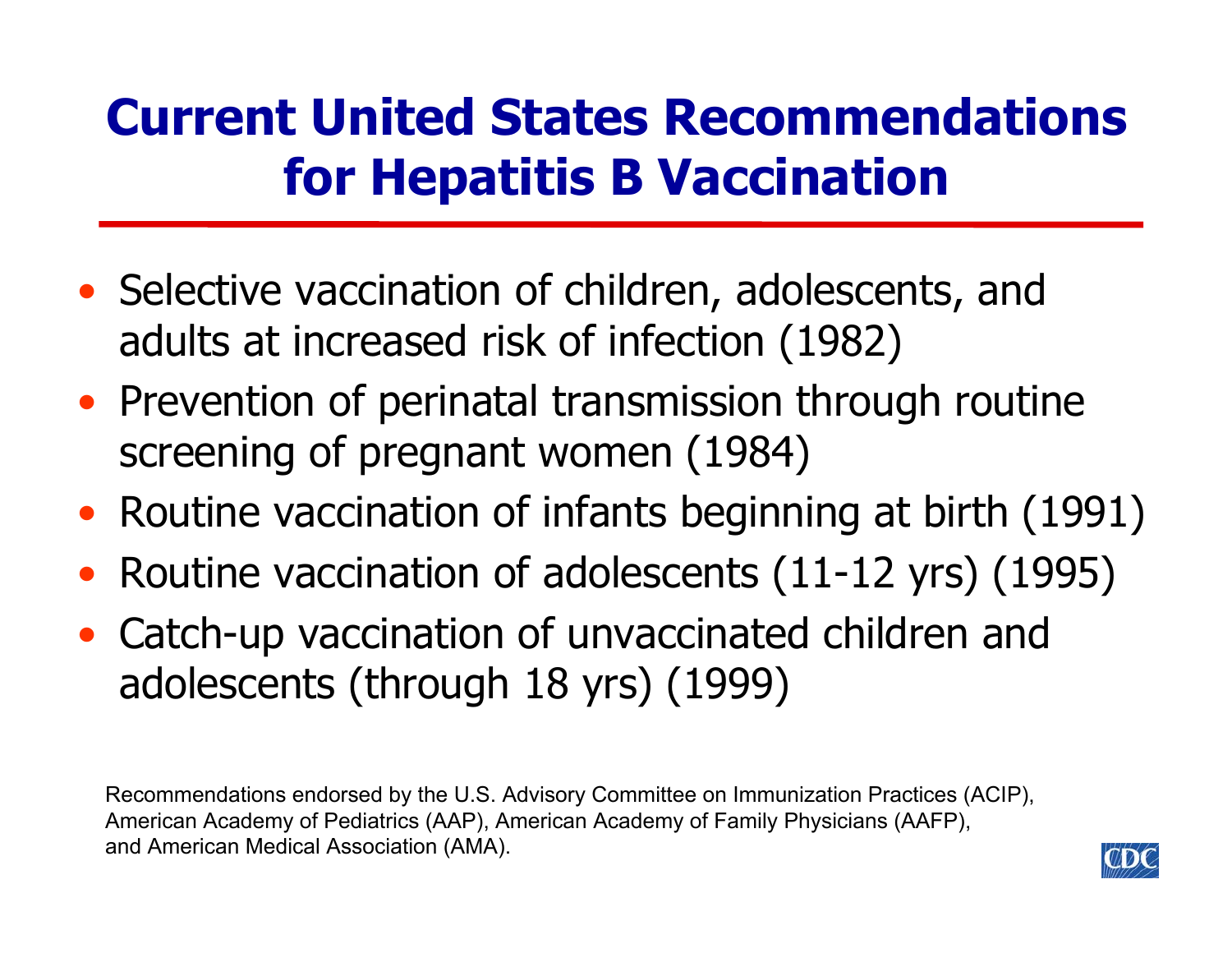# **High-Risk Groups**

- •Injecting drug users
- •Sexually active homosexual & bisexual men
- •Heterosexual men and women with >1 sex partner
- •Persons recently tx for another STD
- •Sex contacts of persons with chronic hep B
- •Household contacts of persons with chronic HBV infection
- •Persons with occupational exposure (e.g., HCW's)
- •Recipients of certain blood products (clotting factors)
- •Clients and staff of institutions for developmentally disabled
- •Chronic hemodialysis patients
- •International travelers
- •Inmates of long-term correctional facilities
- •Adoptees from high HBV endemic countries

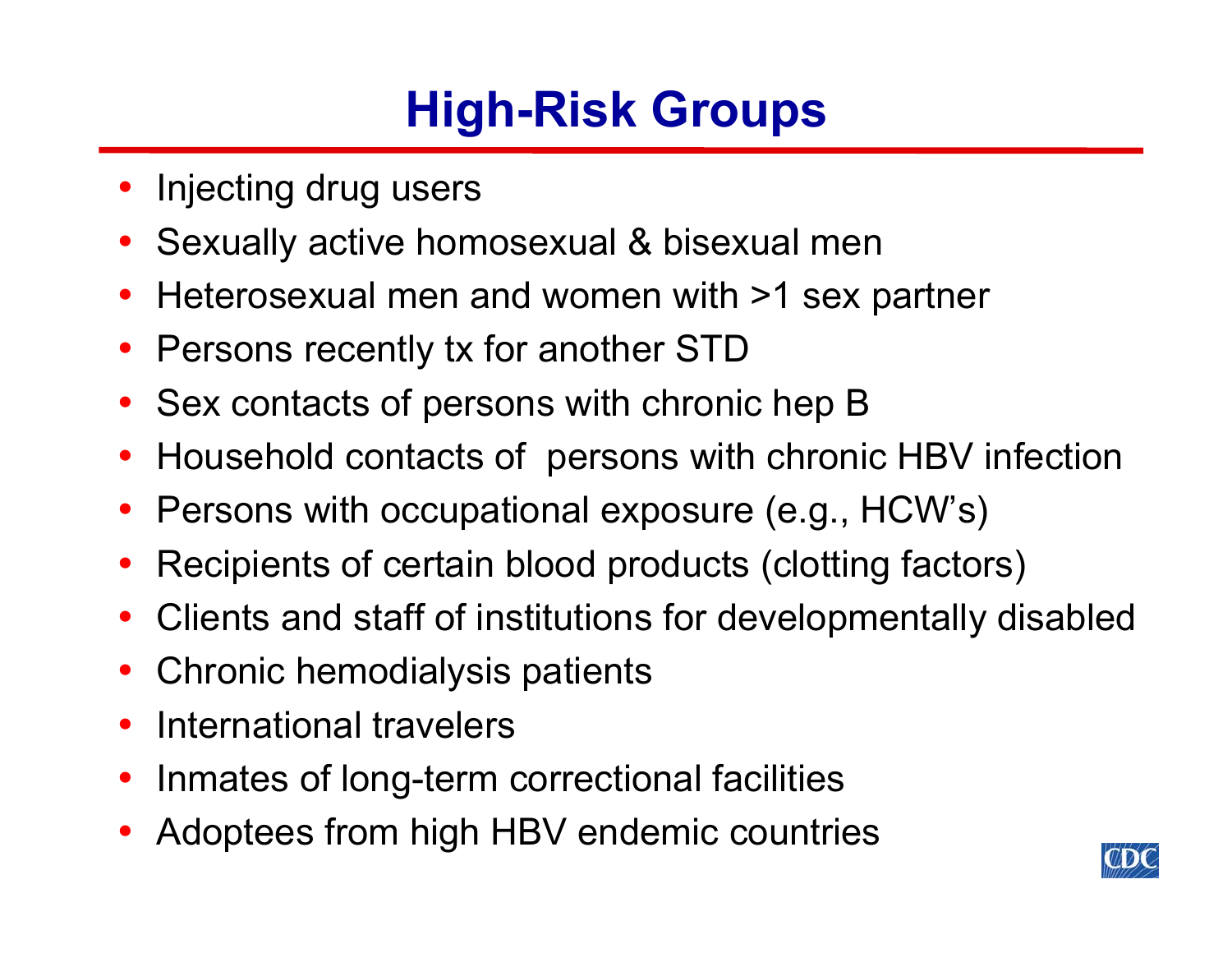## **Hepatitis B Vaccination in the United States: Coverage and Impact**

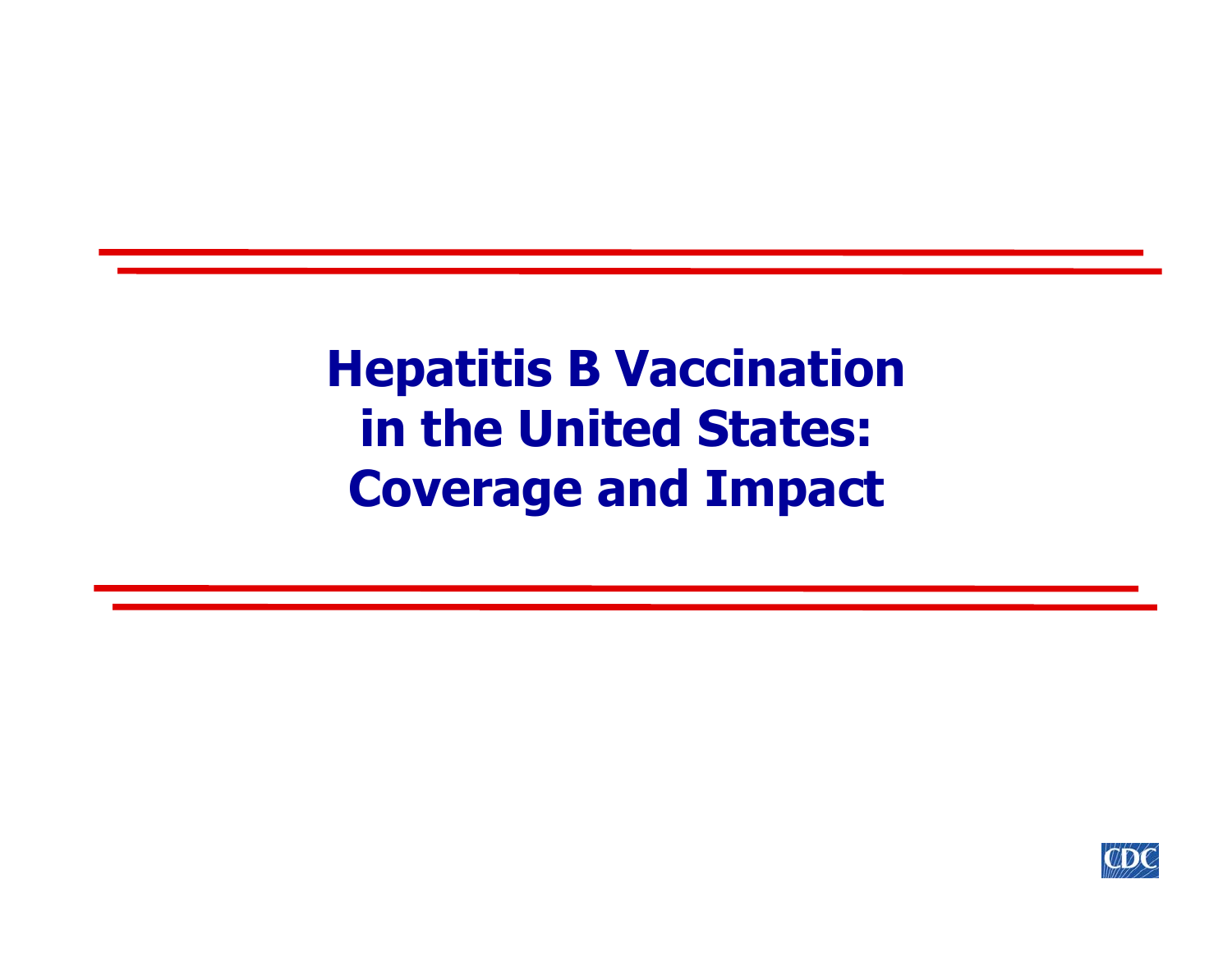# **Incidence of Acute Hepatitis B, United States, 1980-2001**



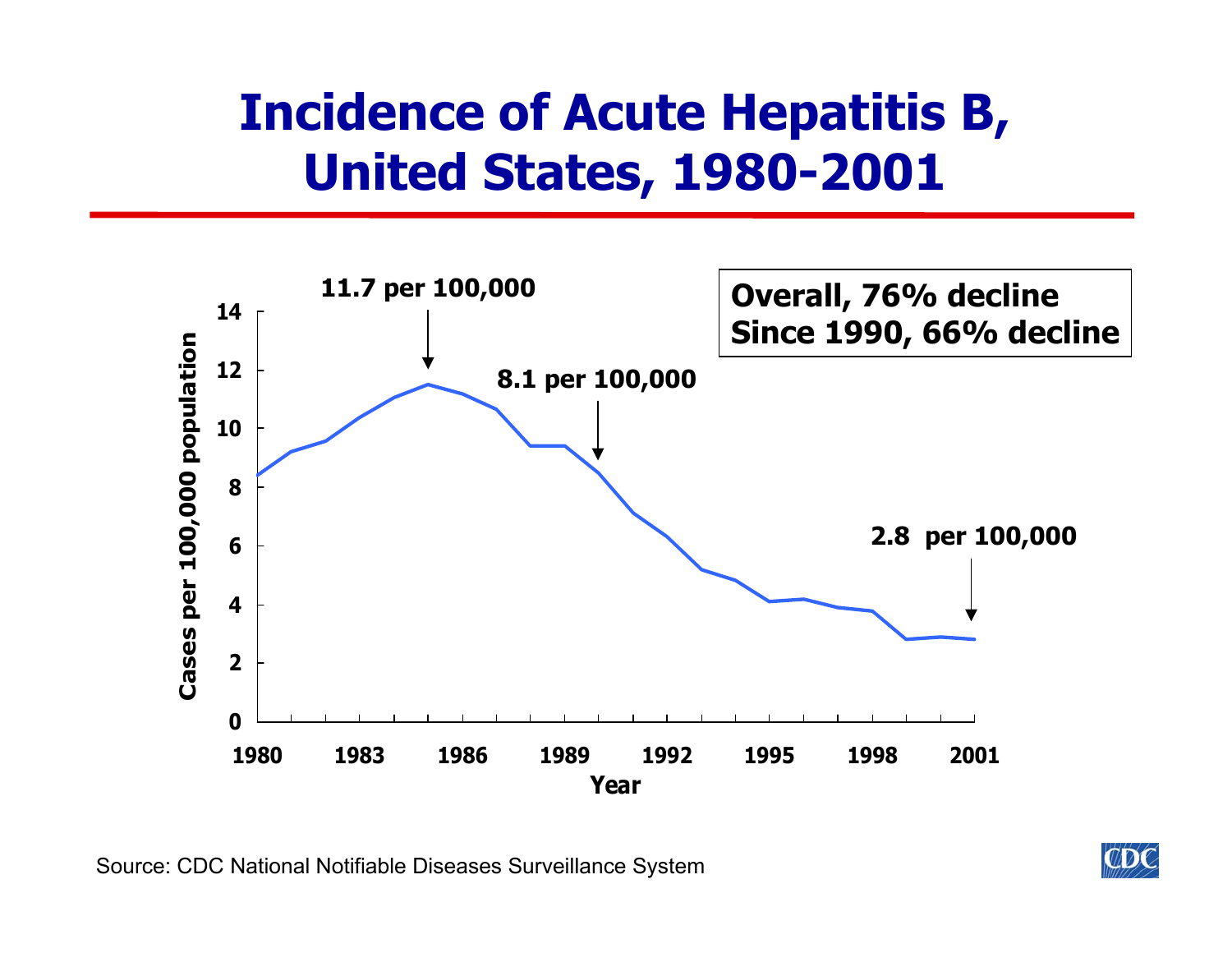# **Hepatitis B Vaccination Coverage Among Children\*, United States, 1990-2002**



\* 19-35 months old

Source: National Immunization Survey, CDC

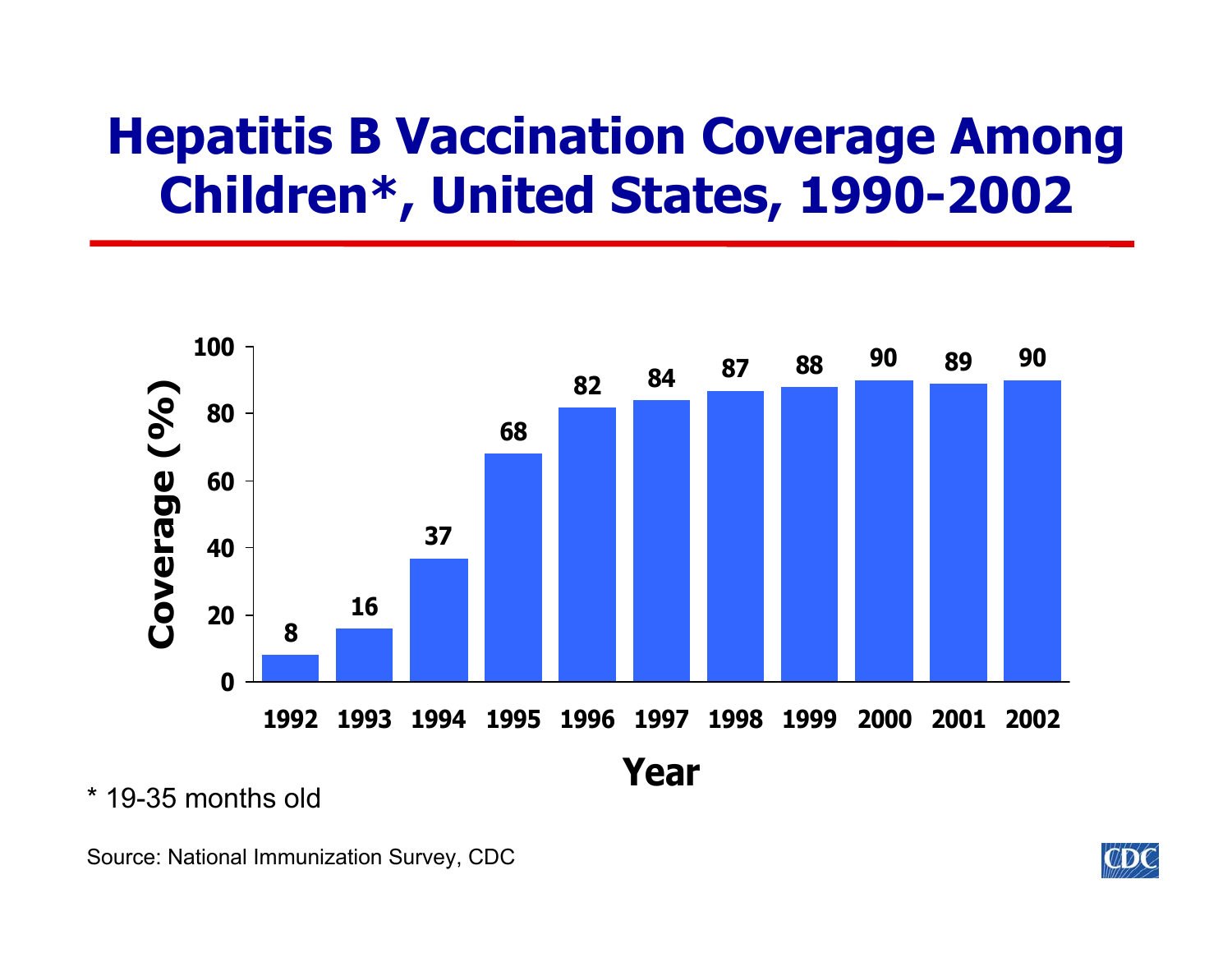# **Hepatitis B Vaccination Coverage Among Adolescents\*, United States**



Source: N ational H ealth Interview Survey, CDC

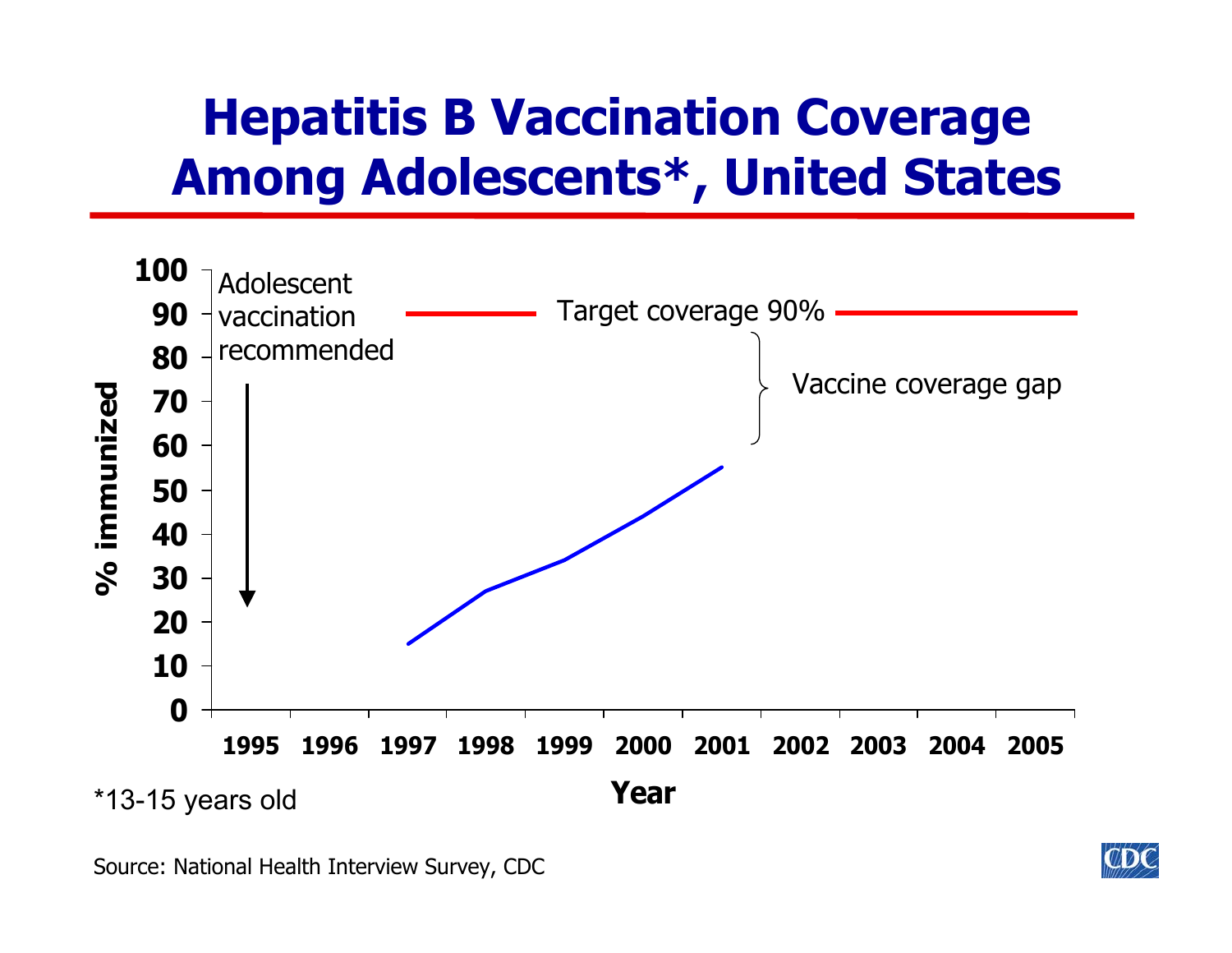# **Incidence of Acute Hepatitis B by Age, United States, 1990-2001**



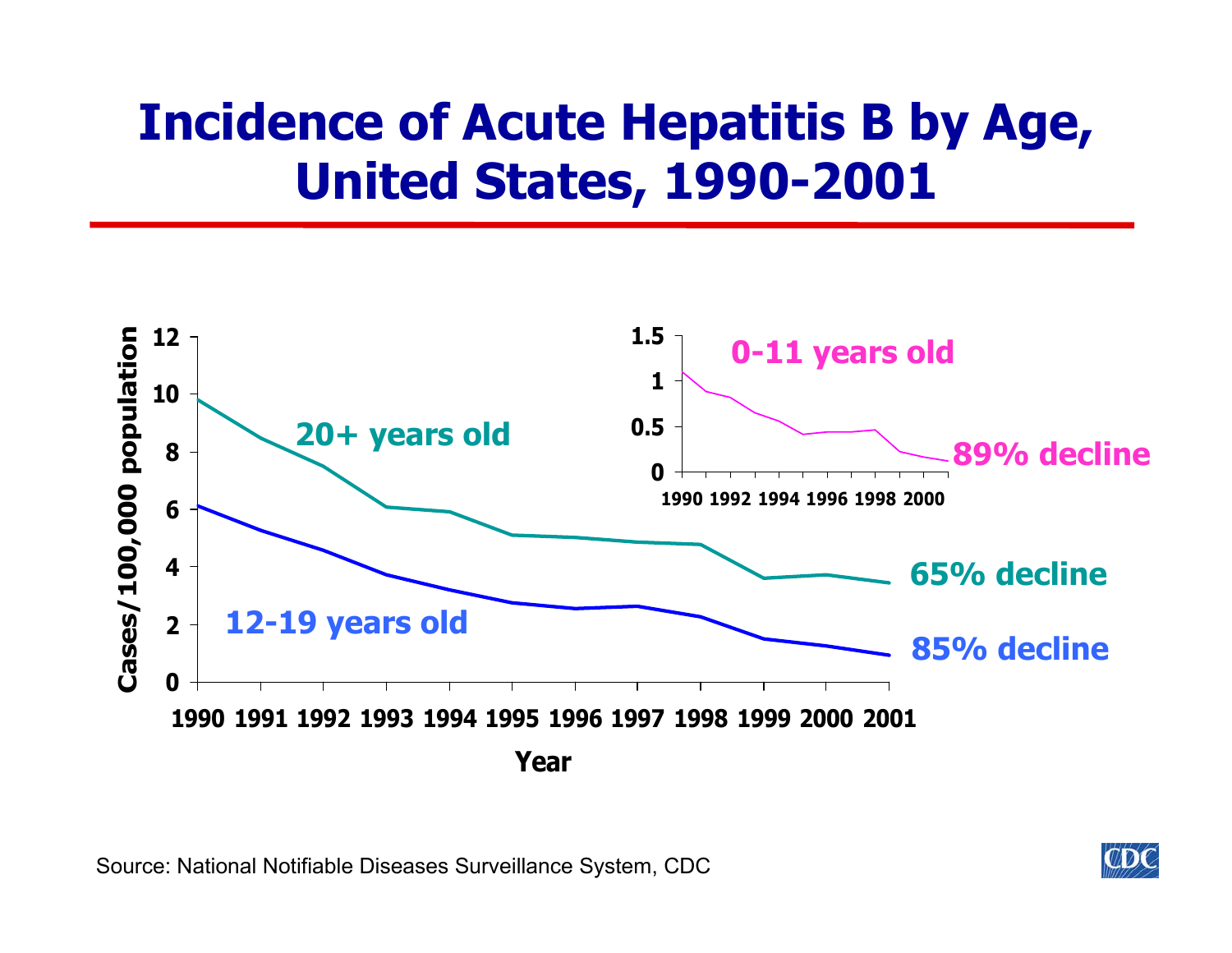### **HBV Prevalence Among U.S. Born Children of Asian Immigrants, Atlanta, 1986 and 2002**



Sources: Franks. N Engl J Med. 1989; CDC and GA Department of Health, 2001-2002.

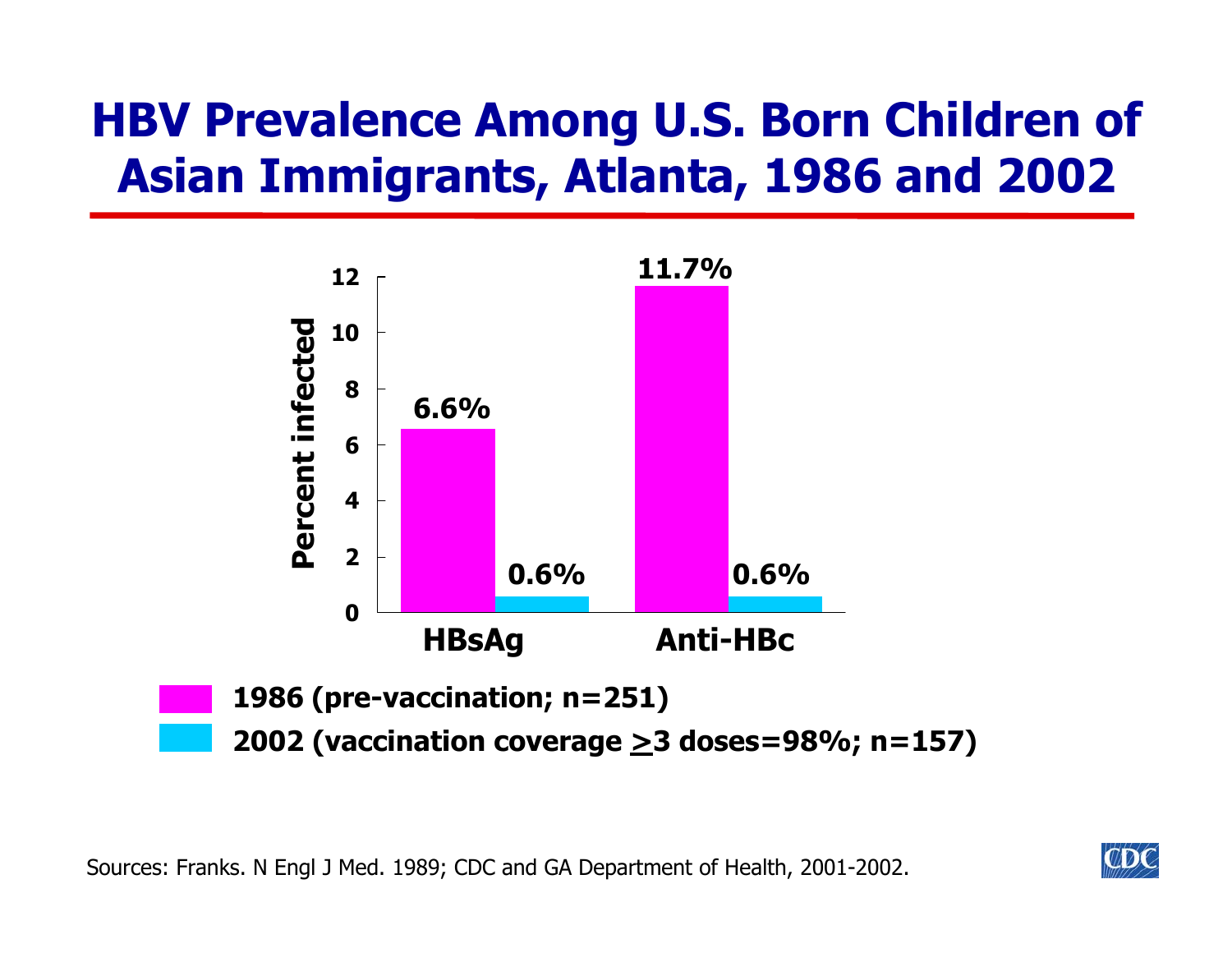## **Hepatitis B Incidence Among Health Care Workers & General Population United States, 1982-1998**



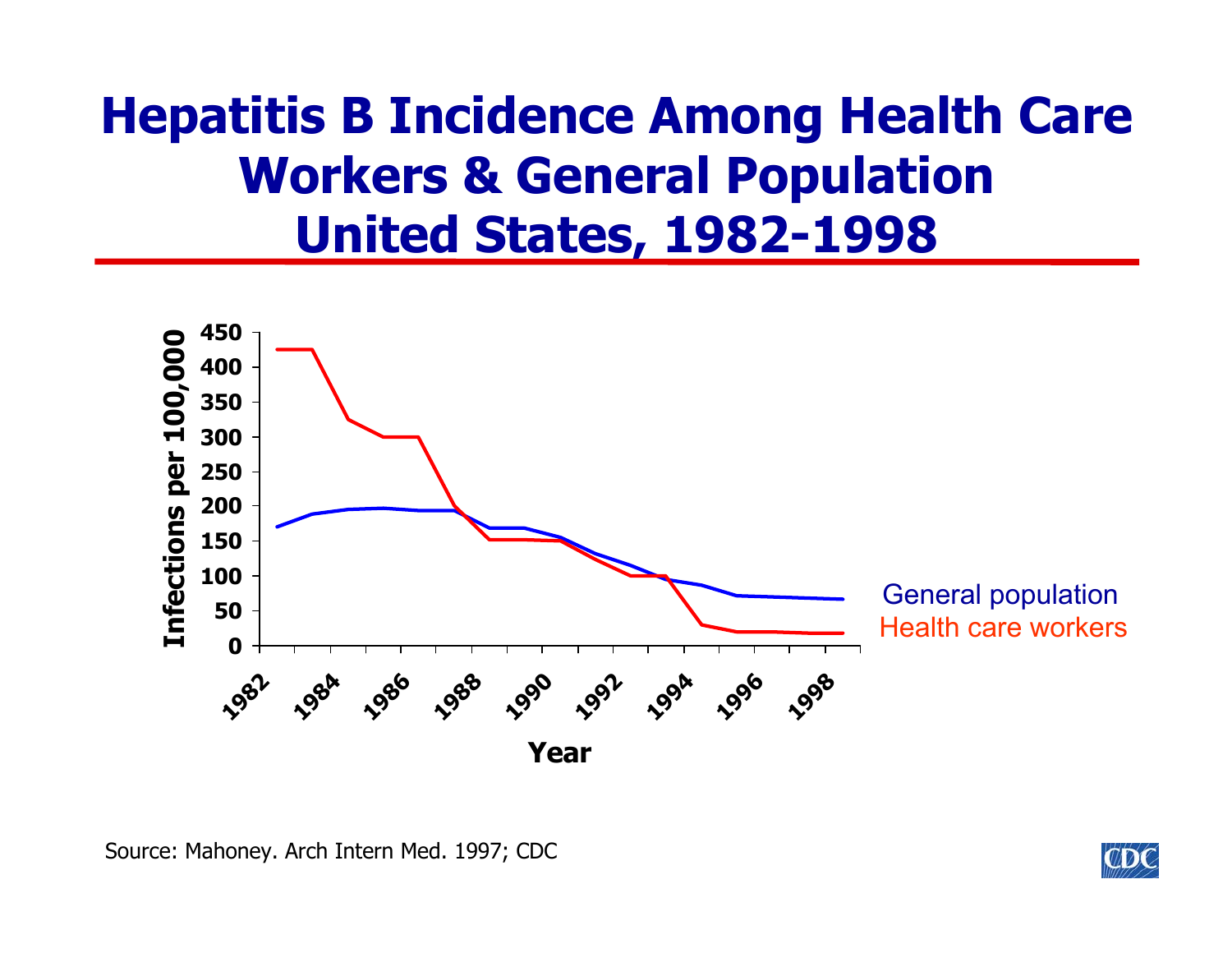#### **Current Booster Dose Recommendations**

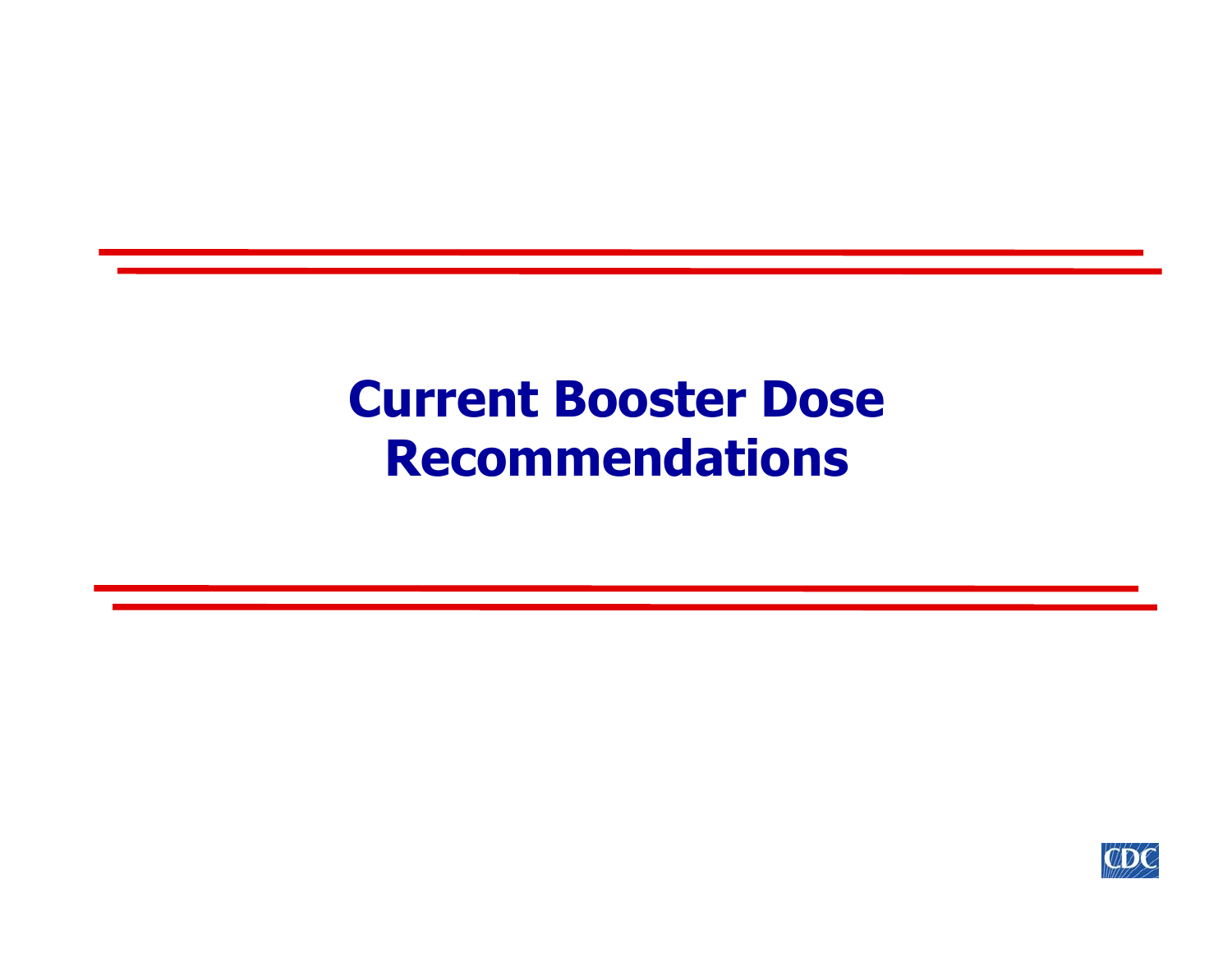# **Current Recommendations for Booster Doses of Hepatitis B Vaccine**

#### *Booster doses of hepatitis B vaccine are not currently recommended*

Recommendation based on:

- Long-term efficacy studies published to date
- •Booster dose studies published to date
- U.S. surveillance data
	- $\mathcal{L}_{\mathcal{A}}$  of acute hepatitis B cases among children and adolescents, none report being vaccinated
	- – suggests no breakthrough infections occurring among vaccinated infants and adolescents

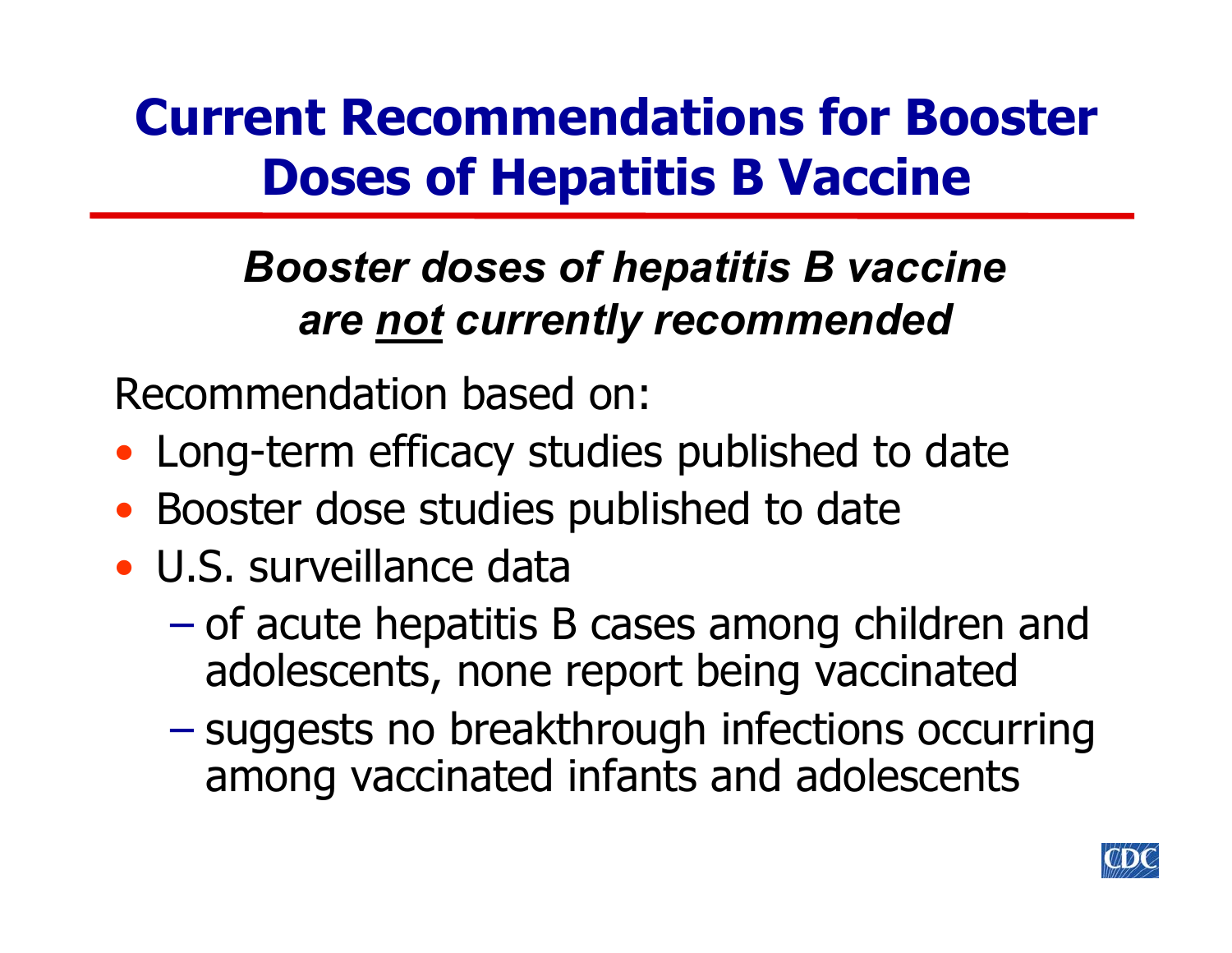# **Long-Term Protection Studies Among Vaccinated Infants**

|                   | <b>Yrs</b>      |                          | <b>Anti-HBs</b> | <b>Anti-HBc</b> | <b>HBsAg</b>   |
|-------------------|-----------------|--------------------------|-----------------|-----------------|----------------|
| <b>Country</b>    | <u>f/u</u>      | $\underline{\mathbf{n}}$ | $>10$ mlU/m     | positive        | positive       |
| China             | 15              | 52                       | 50%             | 6%              | 2%             |
| Alaska            | 15              | 119                      | 61%             | $1\%$           | $\overline{0}$ |
| <b>The Gambia</b> | 14              | 175                      | 64%             | 31%             | 2.8%           |
| Hong Kong         | 12 <sub>2</sub> | 148                      | 74%             | $1\%$           | $\overline{0}$ |
| Taiwan            | 12              | 951                      | 37%             | 2.7%            | $\sim$ $\sim$  |
| Senegal           | $9 - 12$        | 41                       | 68%             | 27%             | 2%             |
| Taiwan            | 10              | 805                      | 85%             | 14%             | 0.4%           |
| Taiwan            | 10              | 118                      | 67%             | 12%             | $\overline{0}$ |
| Italy             | 10              | 53                       | 68%             | $\overline{0}$  | $\overline{0}$ |
| <b>Italy</b>      | 10              | 474                      | 68%             | 1%              | $\overline{0}$ |
| <b>Thailand</b>   | $8 - 10$        | 76                       | 62%             | 9%              | $\overline{0}$ |

Liao Vaccine 1999; McMahon In press; Whittle BMJ 2002; Yuan H epatol ogy 1999; Lin JID 2003; Coursaget J Hepatol 1994; Wu JID 1999; Huang Hepatol 1999; Resti Vaccine 1997; Davilla Vaccine 1996; Poovorawan Ann Trop Med Parasit 2000.

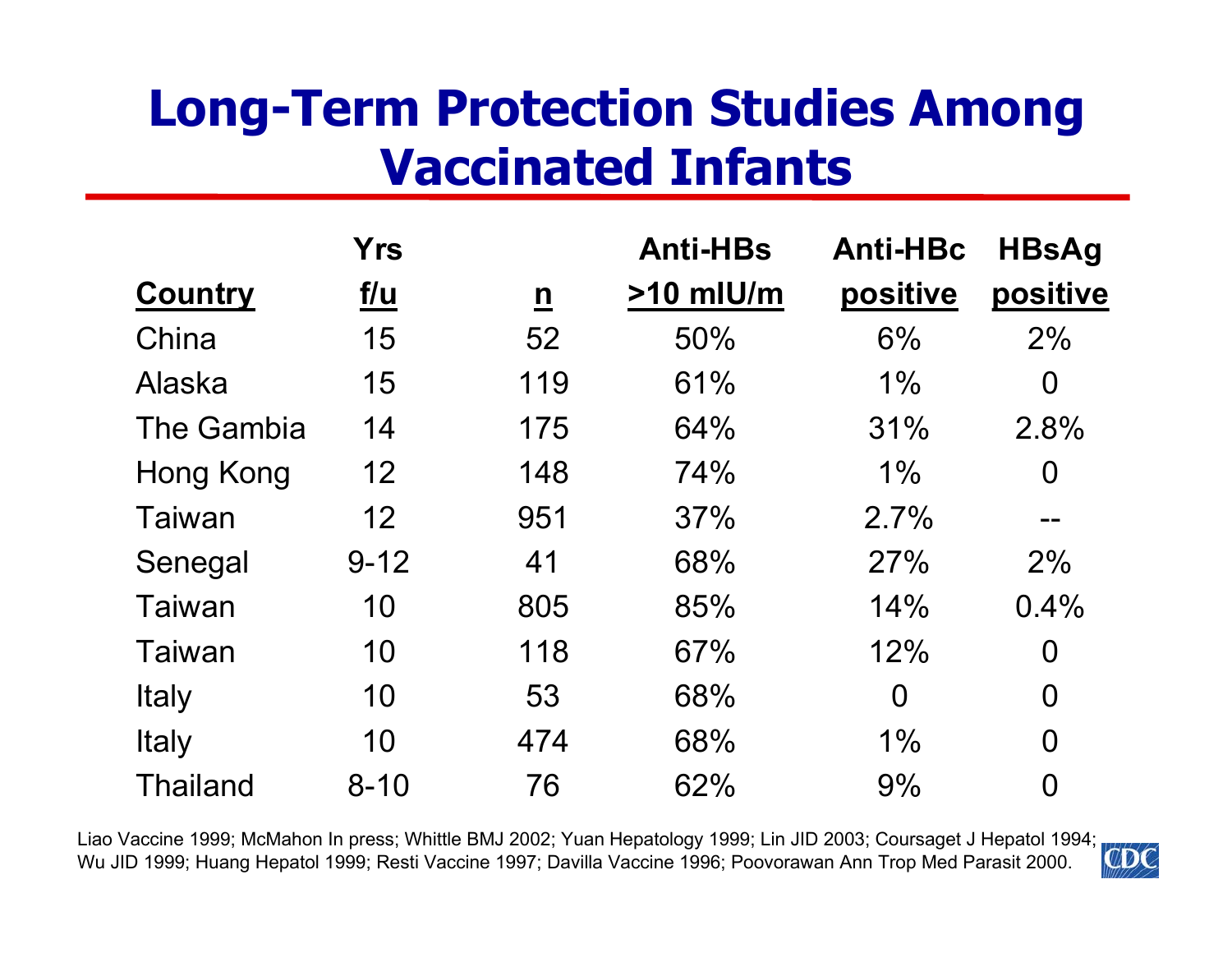# **Long-Term Protection Studies Among Vaccinated Adults**

| <b>Country (Group)</b> | <b>Years of</b><br>follow-up | n    | <b>Anti-HBs</b><br>$>10$ mIU/m | <b>Anti-HBc</b><br><b>Positive</b> | <b>HBsAg</b><br><b>Positive</b> |
|------------------------|------------------------------|------|--------------------------------|------------------------------------|---------------------------------|
| Alaska (20-49 yo)      | 15                           | 182  | 59%                            | $<$ 2% <sup>1</sup>                | $\leq 0.2\%$ <sup>1</sup>       |
| Italy (HCW)            | 10                           | 310  | 85%                            |                                    | $\bf{0}$                        |
| U.S. (MSM)             | 10                           | 127  | 91%                            | 4%                                 | $\overline{0}$                  |
| Alaska <sup>2</sup>    | $9 - 10$                     | 1194 | 65-84%                         |                                    | $1\%$                           |
| U.S. (MSM)             | $7 - 9$                      | 232  | 48%                            | 7%                                 | $< 1\%$                         |

<sup>1</sup> Results for all 783 persons in study, not just those vaccinated at age 20-49 years. <sup>2</sup> Includes vaccinated children.

McMahon in press 2004. Floreani Vaccine 2004 Stevens Peds 1992; Wainwright JID 1997; Hadler VHLD 1991.

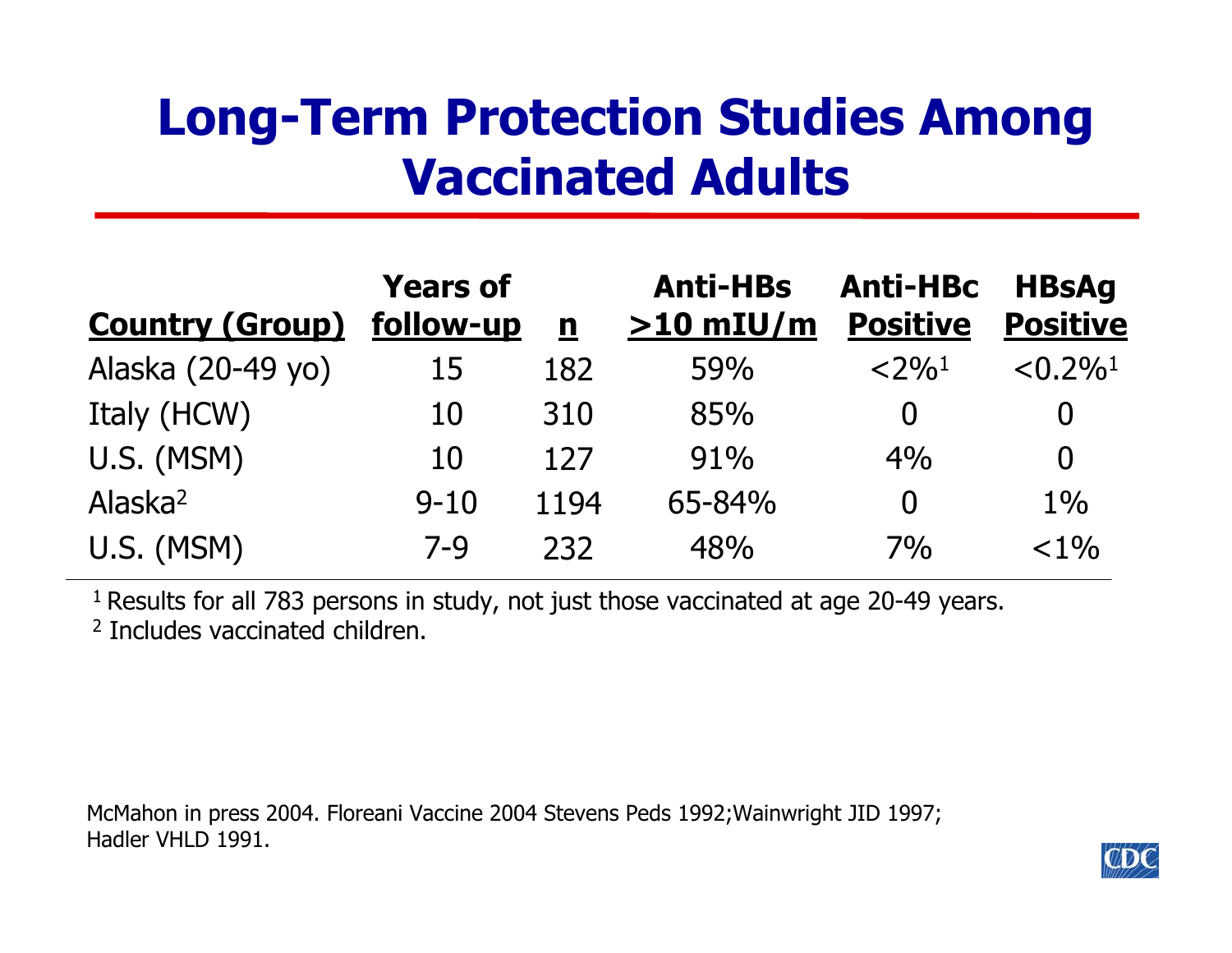# **Summary of Long-Term Protection Data**

#### **10-15 years after vaccination of infants, children and adults:**

- Decline in detectable levels anti-HBs  $-48-91\% > 10$  mIU/ml
- Serologic evidence of HBV infection in some vaccinated persons
	- –<1% to 37% (highest in Gambia & Senegal)
- No symptomatic infections
- Development of chronic infection very rare
- **Suggests despite decline in anti-HBs, protection persists**

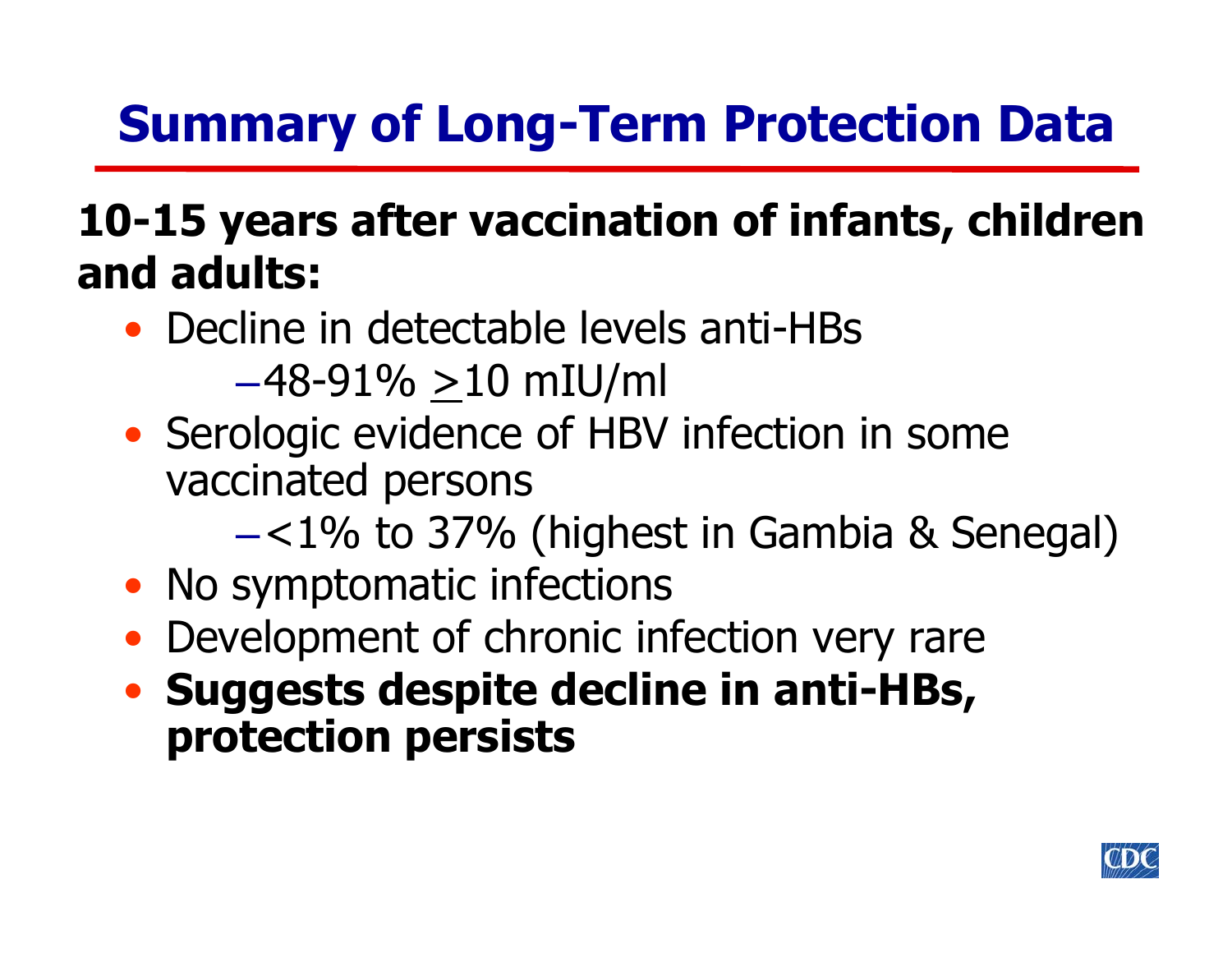### **Booster Doses Response Among Persons Vaccinated as Infants**

|                 |                            |       |                          | <b>Pre-boost</b> | <b>Post-boost</b> |
|-----------------|----------------------------|-------|--------------------------|------------------|-------------------|
|                 | <b>Known</b>               | Years |                          | anti-HBs         | anti-HBs          |
| <b>Country</b>  | <b>Responder follow-up</b> |       | $\underline{\mathbf{n}}$ | $>10$ mIU/m      | $>10$ mIU/ml      |
| Alaska          | Yes                        | 12.5  | 17                       | 24%              | 76%               |
| Alaska          | Yes                        | 12    | 16                       | 31%              | 94%               |
| Taiwan          | Yes $(?)$                  | 10    | 118                      | 67%              | 100%              |
| Italy           | Yes                        | 10    | 53                       | 68%              | 100%              |
| Samoa           | <b>No</b>                  | 9     | 41                       | 39%              | 93%               |
| <b>Thailand</b> | <b>No</b>                  | 8     | 90                       | 0 <sup>1</sup>   | 95%               |

1Included only those with anti-HBs<10 mIU/ml

Peterson In prep 2004; Peterson In prep 2004; Huang Hepatol 1999; Resti Vaccine 1997; Williams PIDJ2003; Chongarisawat SE Asia J Trop Med Parasitol 2000.

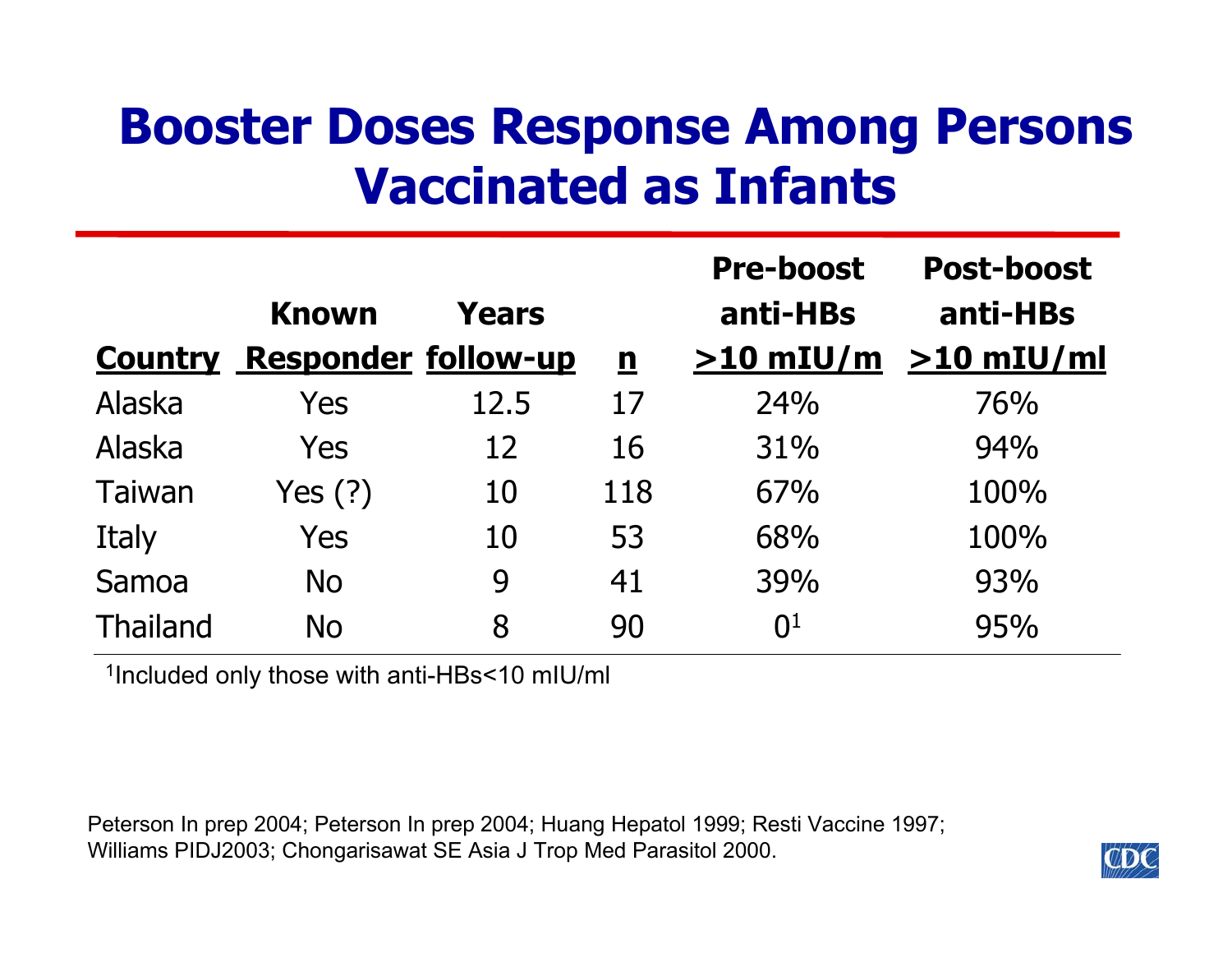### **Booster Doses Response Among Persons Vaccinated as Adults**

| <b>Country (group) follow-up</b> | Years    | $\mathbf n$ | <b>Pre-boost</b><br>anti-HBs<br>$>10$ mIU/m | <b>Post-boost</b><br>anti-HBs<br>$>10$ mIU/ml |
|----------------------------------|----------|-------------|---------------------------------------------|-----------------------------------------------|
| U.S. (adults)                    | 13       |             | 71%                                         | 100%                                          |
| Alaska (HCW)                     | $3 - 13$ | 59          | $\Omega$ <sup>1</sup>                       | $97 - 100\%$                                  |
| Italy (HCW)                      | 6        | 955         | 67% (3 dose)                                | 97% (3 dose)                                  |
|                                  |          |             | 94% (4 dose)                                | 94% (4 dose)                                  |
| Spain (adults, kids) 2,3         | 6        | 182         | $64\%$ <sup>3</sup>                         | $96\%$ <sup>3</sup>                           |

1 Included only those with anti-HBs<10 mIU/ml

<sup>2</sup> Average age: 30 years

 $^3$  Used anti HBs >100 mIU/ml

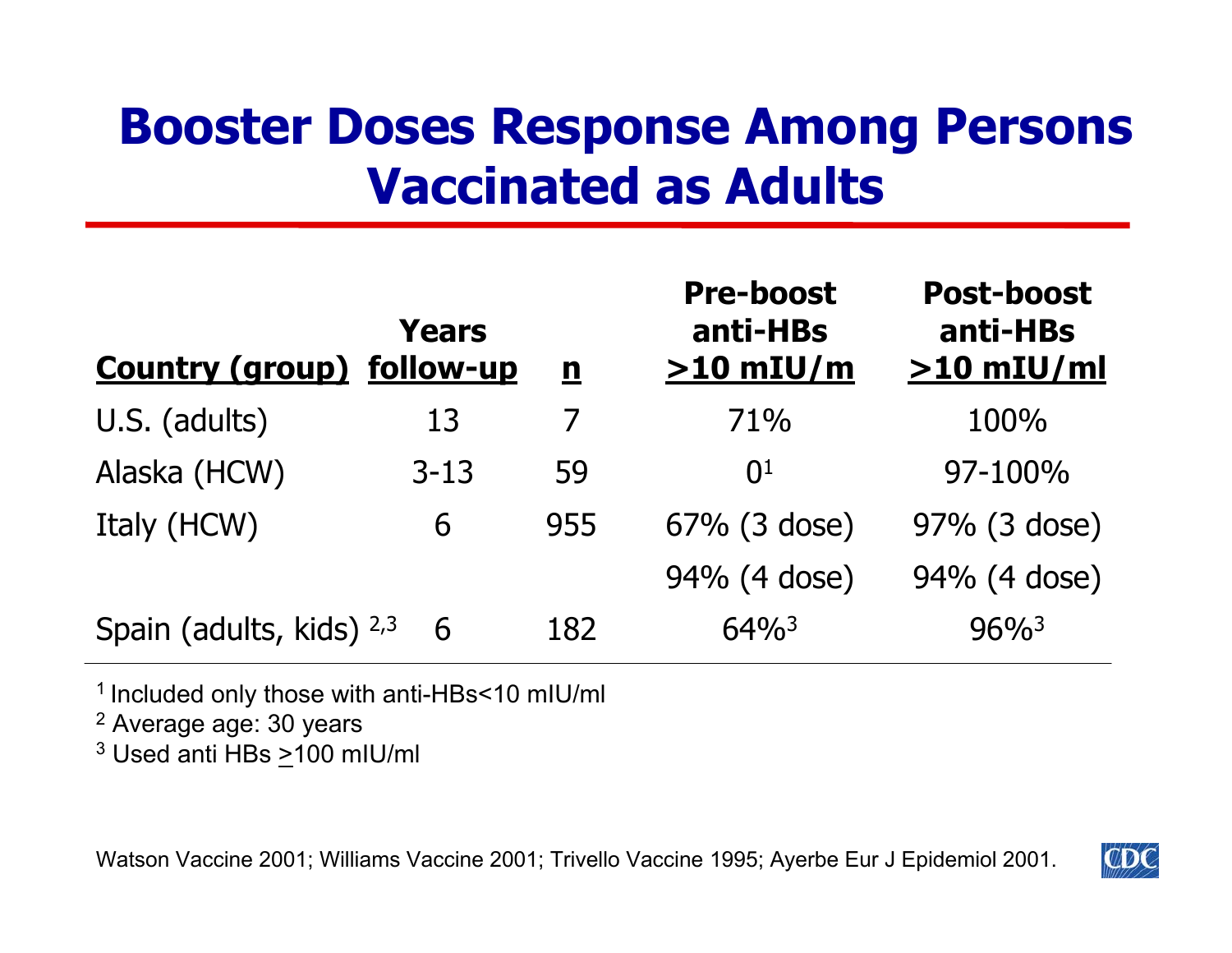## **Summary of Booster Dose Studies**

- Among vaccinated infants and adults who lose detectable levels anti-HBs
	- $\mathcal{L}_{\mathcal{A}}$ majority respond to booster doses of vaccine
	- amo ng documented respo nders, 97-100% boost
- Suggests presence of immune memory despite loss of anti-HBs

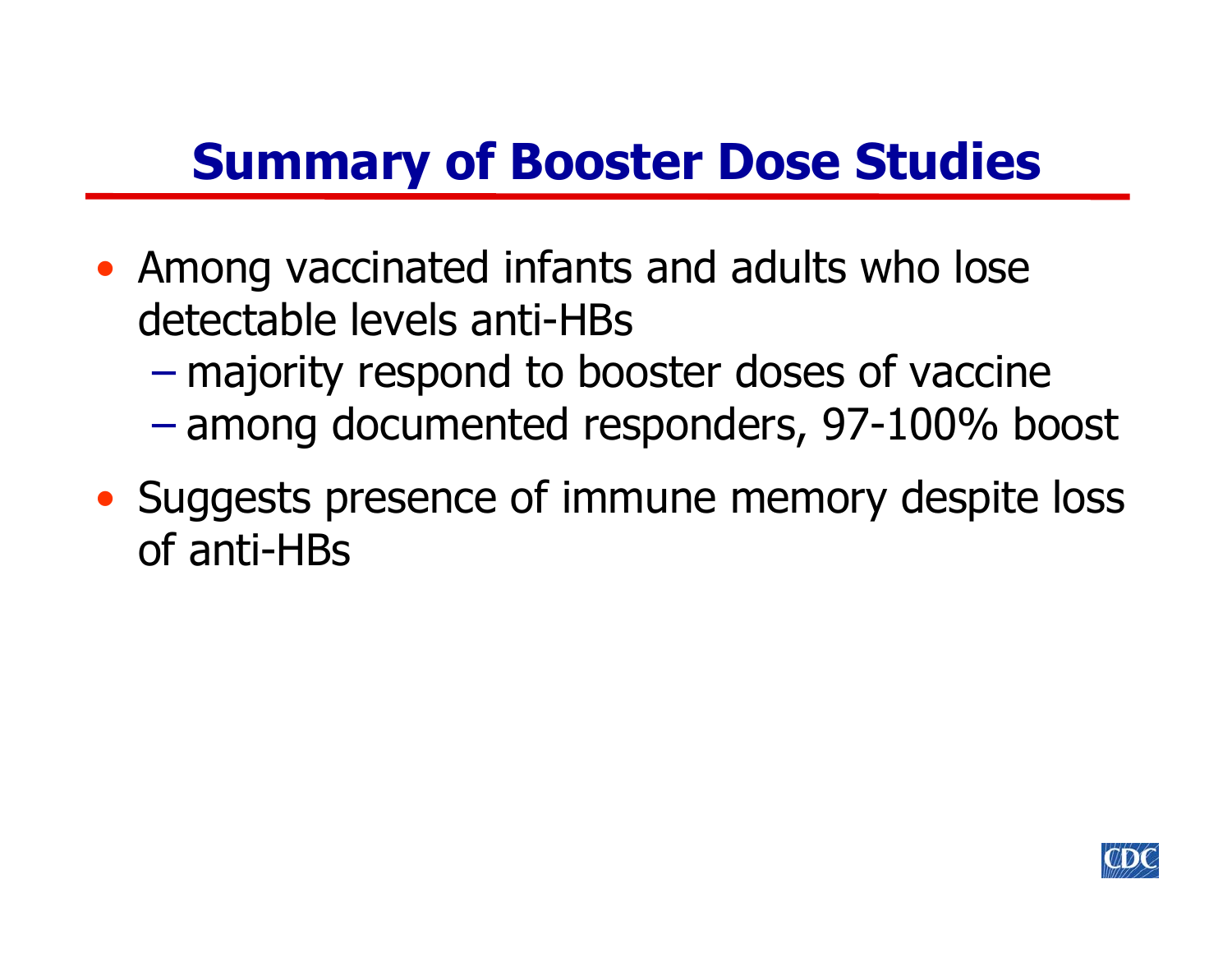## **CDC Booster Dose Study: American Samoa**

- 70 children born in 1991
- $\bullet$ • Received 3 doses recombinant hepatitis B vaccine at birth, 1, 6 months
- $\bullet$ Tested for anti-HBs after primary series
- $\bullet$ • Received booster dose at 5 yrs old
- $\bullet$ • Anti-HBs testing at 2 wks, 4 wks, 1 yr post-boost



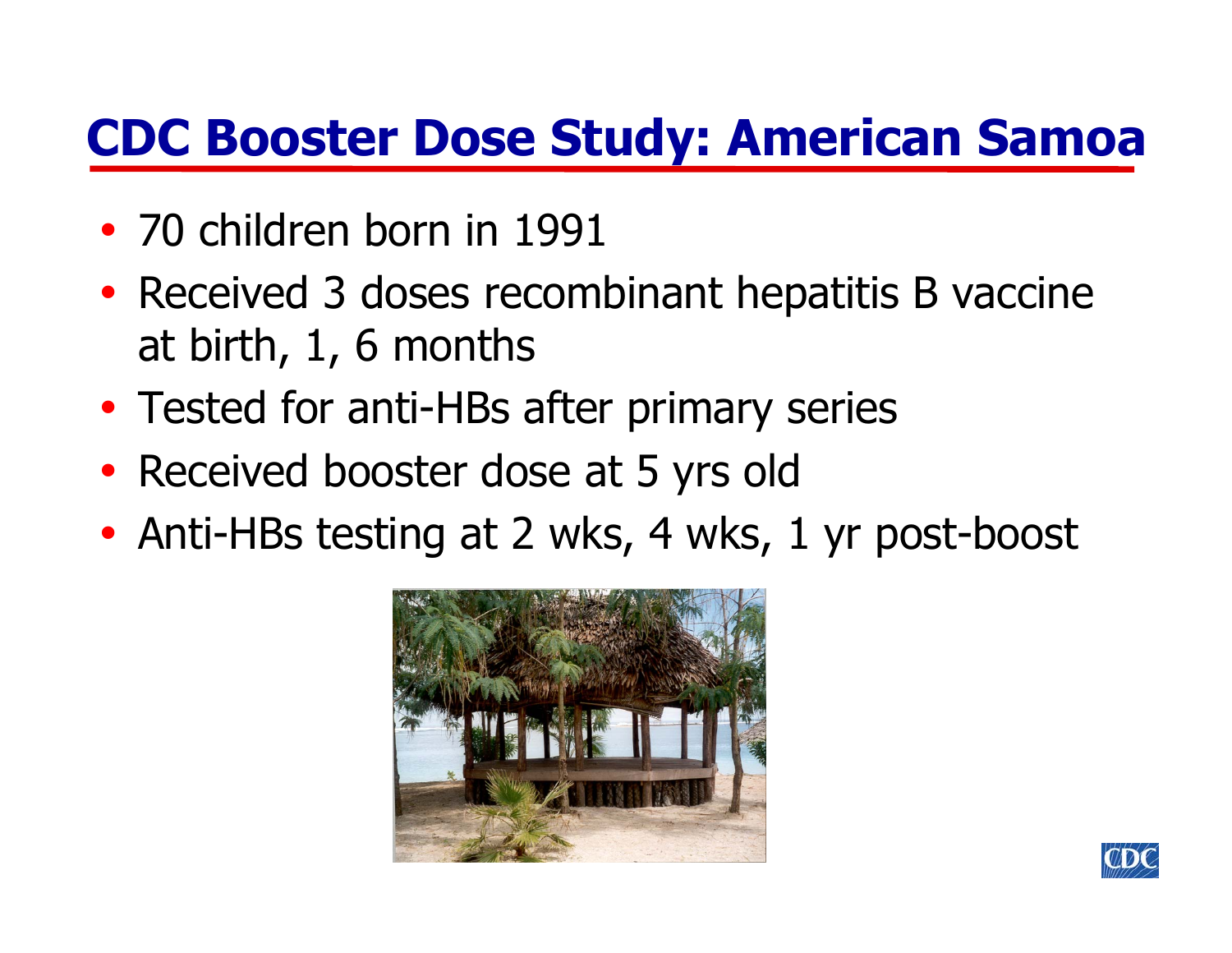#### **Anti-HBs Response to Primary Series and Booster Dose: American Samoa**

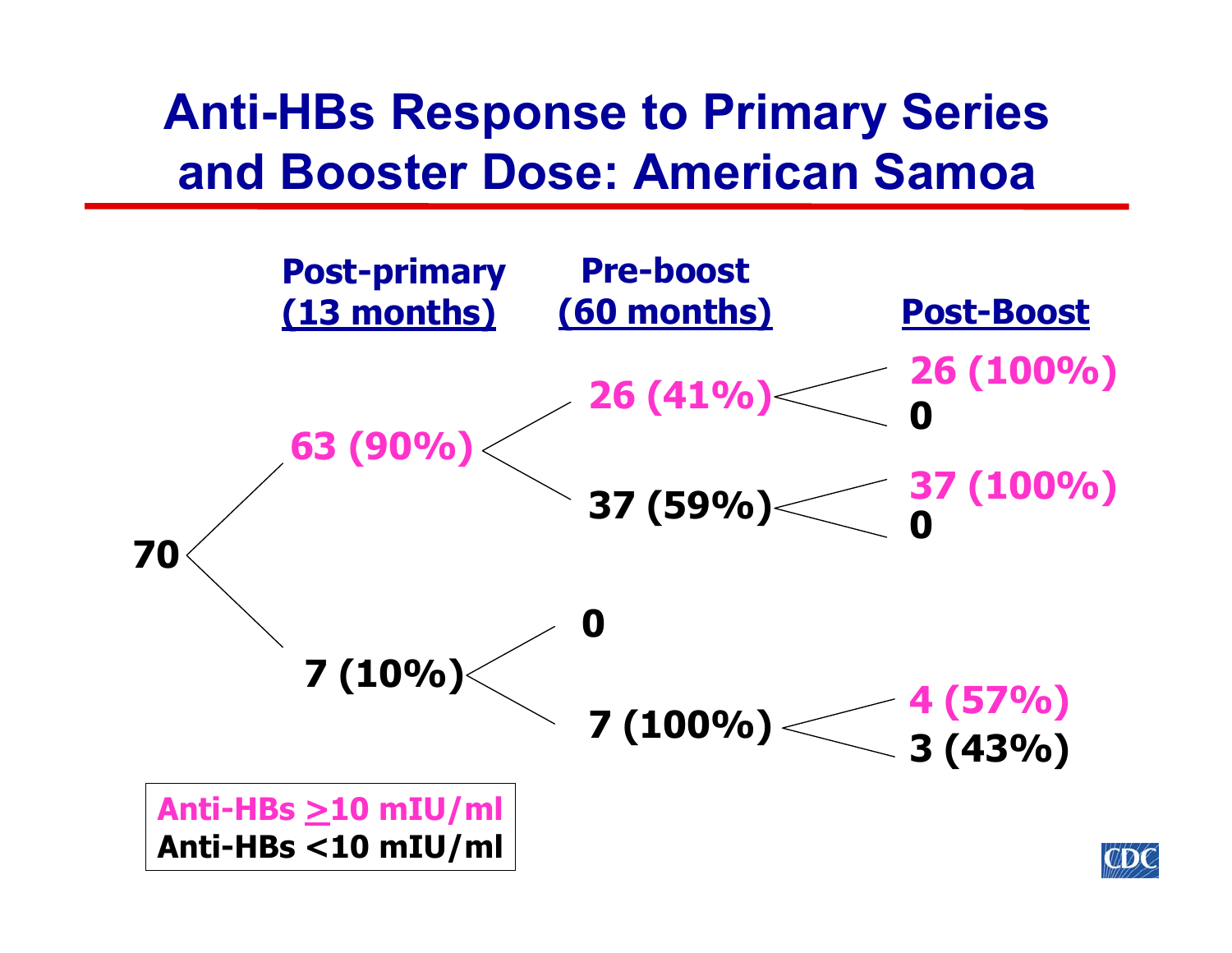#### **Distribution of Anti-HBs in Response to Booster Dose of Vaccine: Samoa**





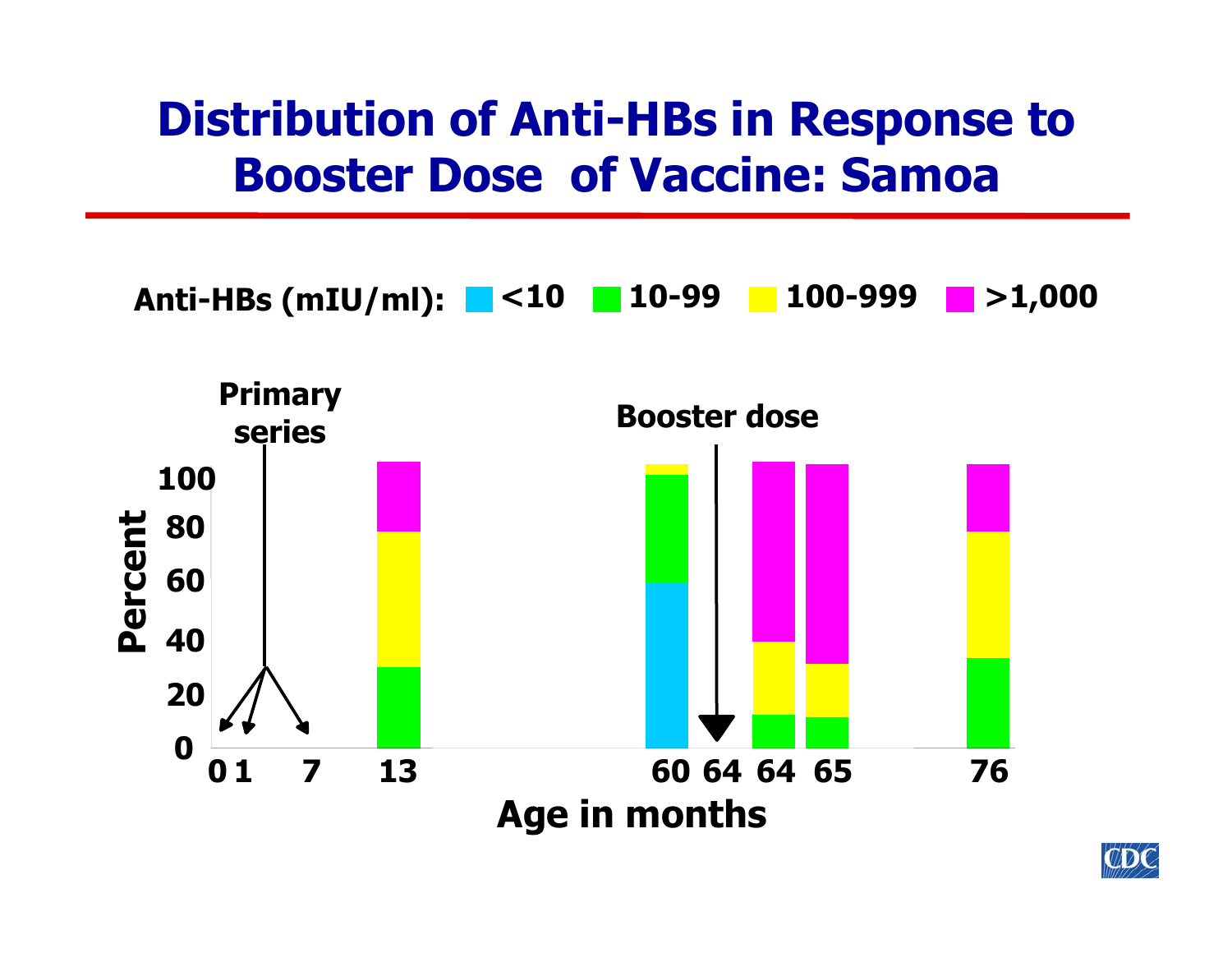# **Booster Doses Response Among Persons Vaccinated in Infancy: Samoa**



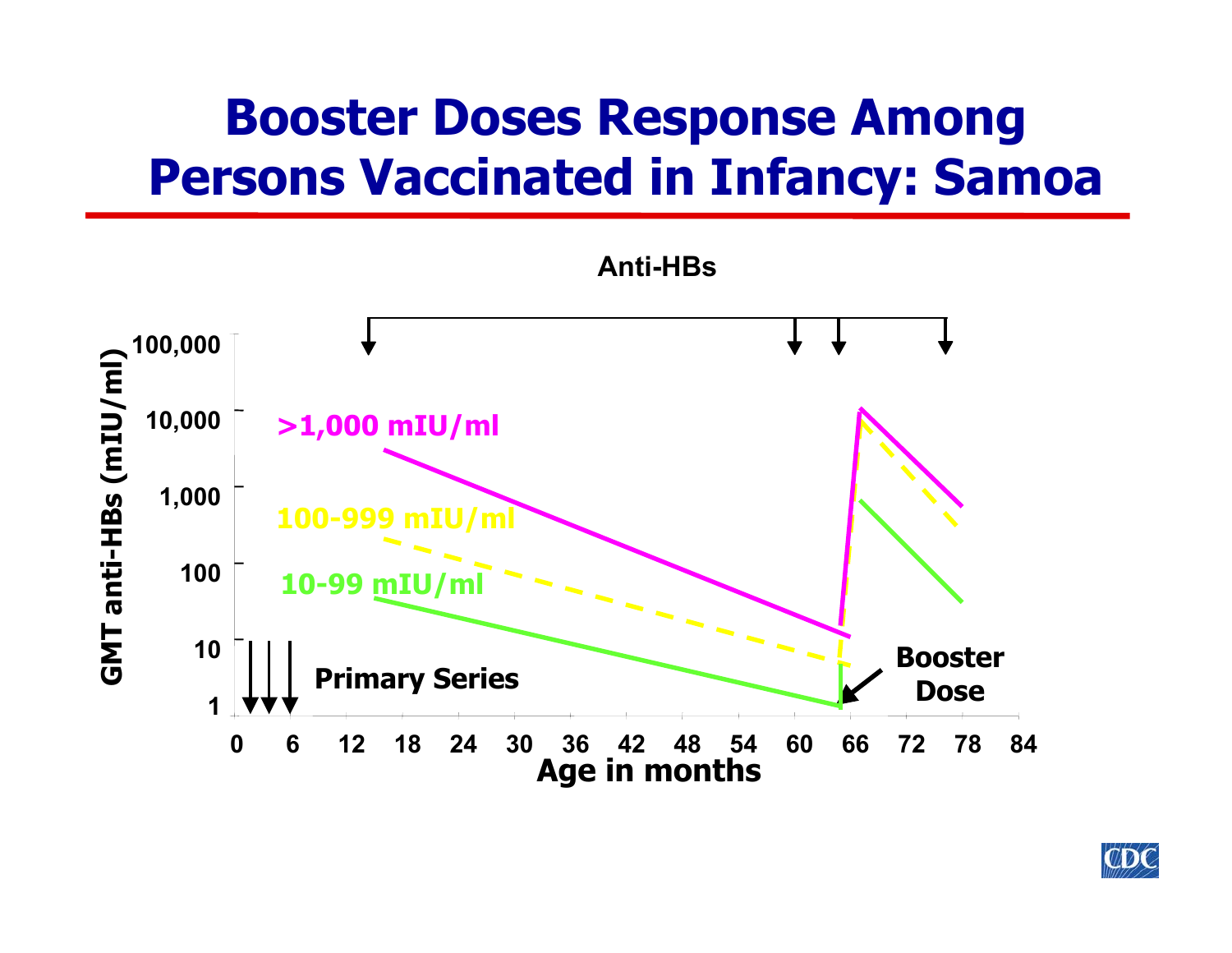## **Unanswered Questions and Gaps in Knowledge**

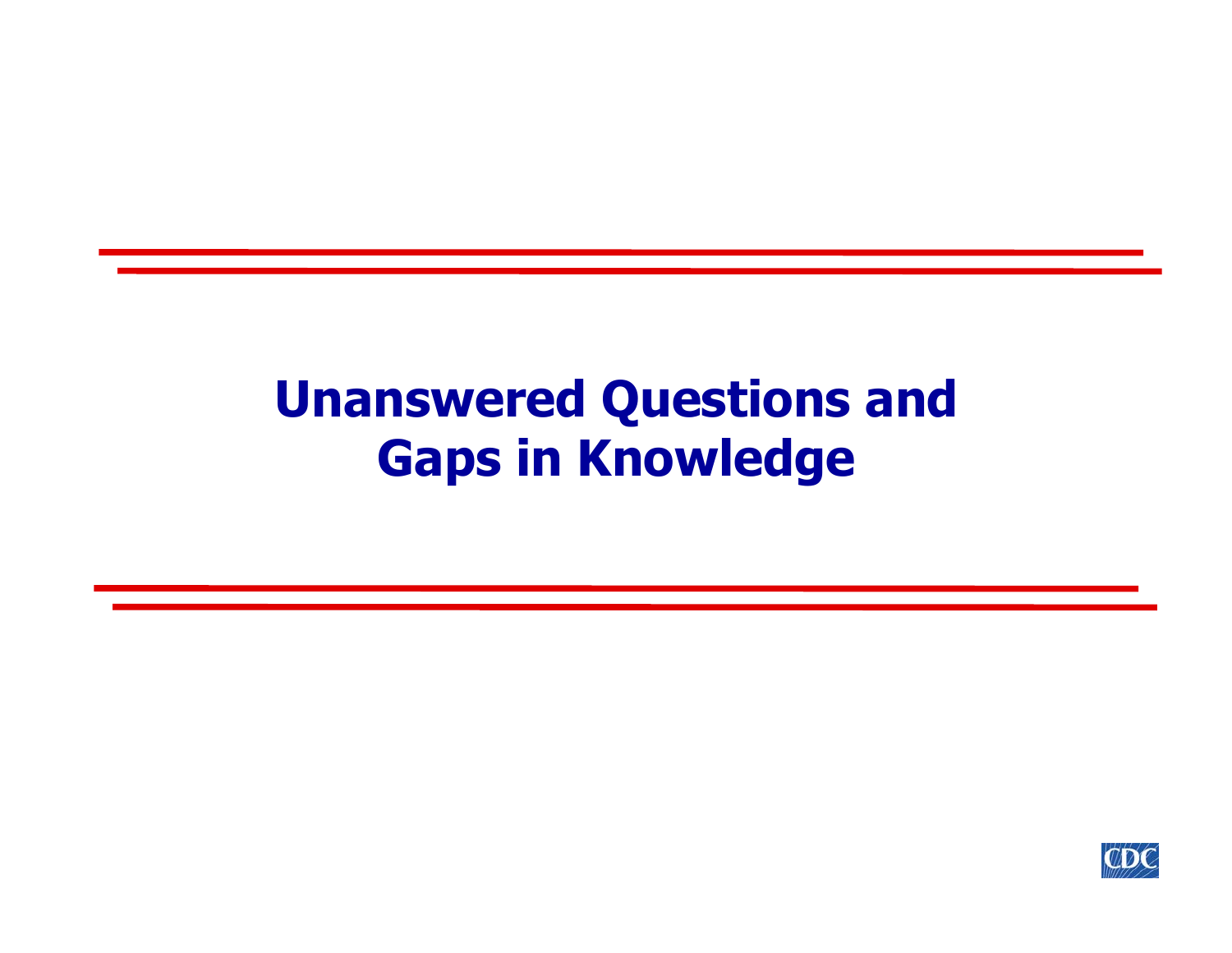*Of the various determinants of duration of protection, which are the most important?*

- Age at vaccination
	- birth **Hart Committee** – later infancy – childhood – adulthood
- GMC post primary series
- Receipt of HBIG
- Vaccine type: plasma-derived vs. recombinant
- Infection pressure: endemicity, maternal HBV status, vaccination coverage
- Natural boosting

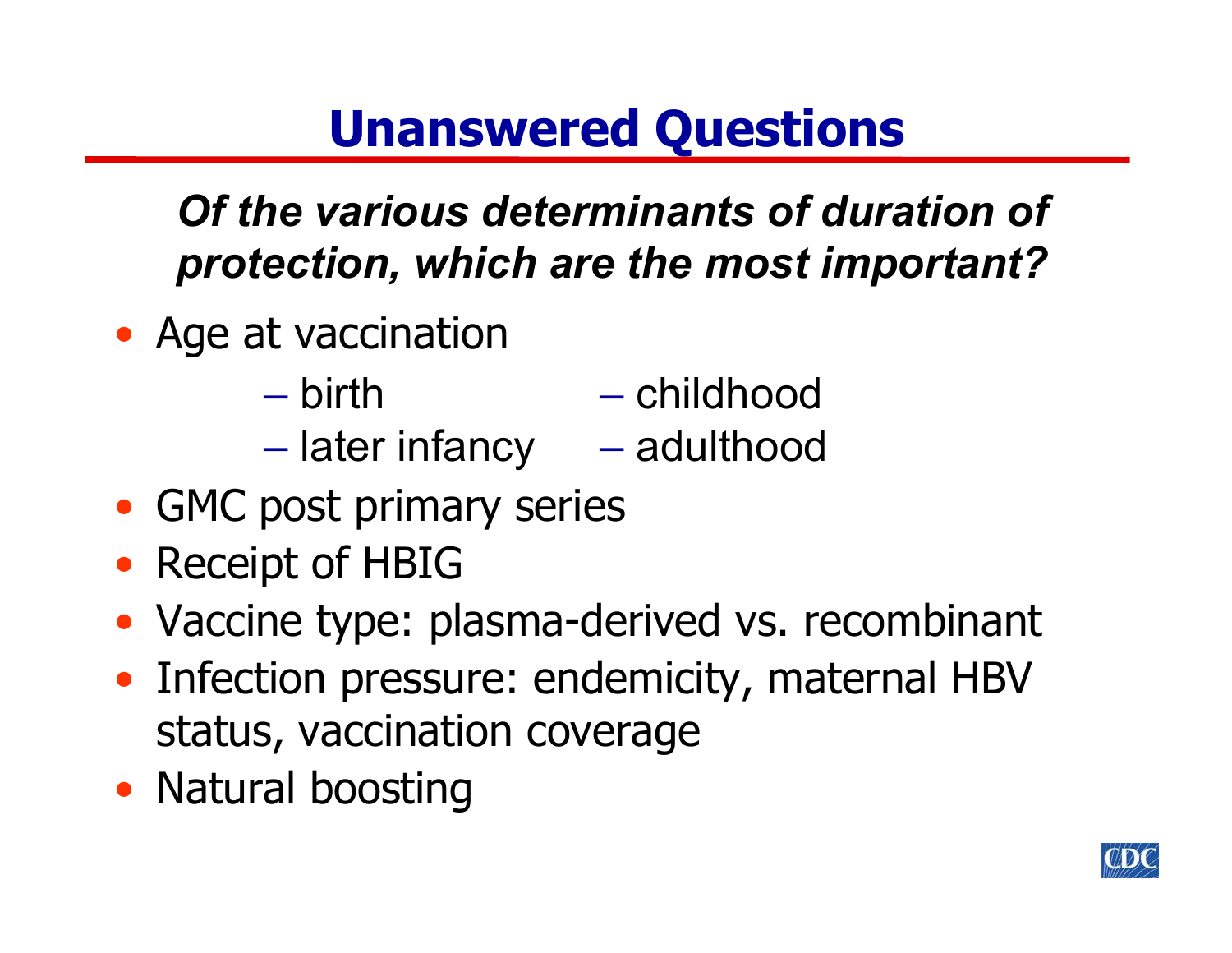#### *Is natural boosting important? Is infection pressure important? What is the relationship between the two?*

- High vs. low endemic areas
- Areas with catch-up vaccination of older children, adolescents, adults (i.e., Alaska)
- Implications for movement to from low to high endemic areas and potential for exposure

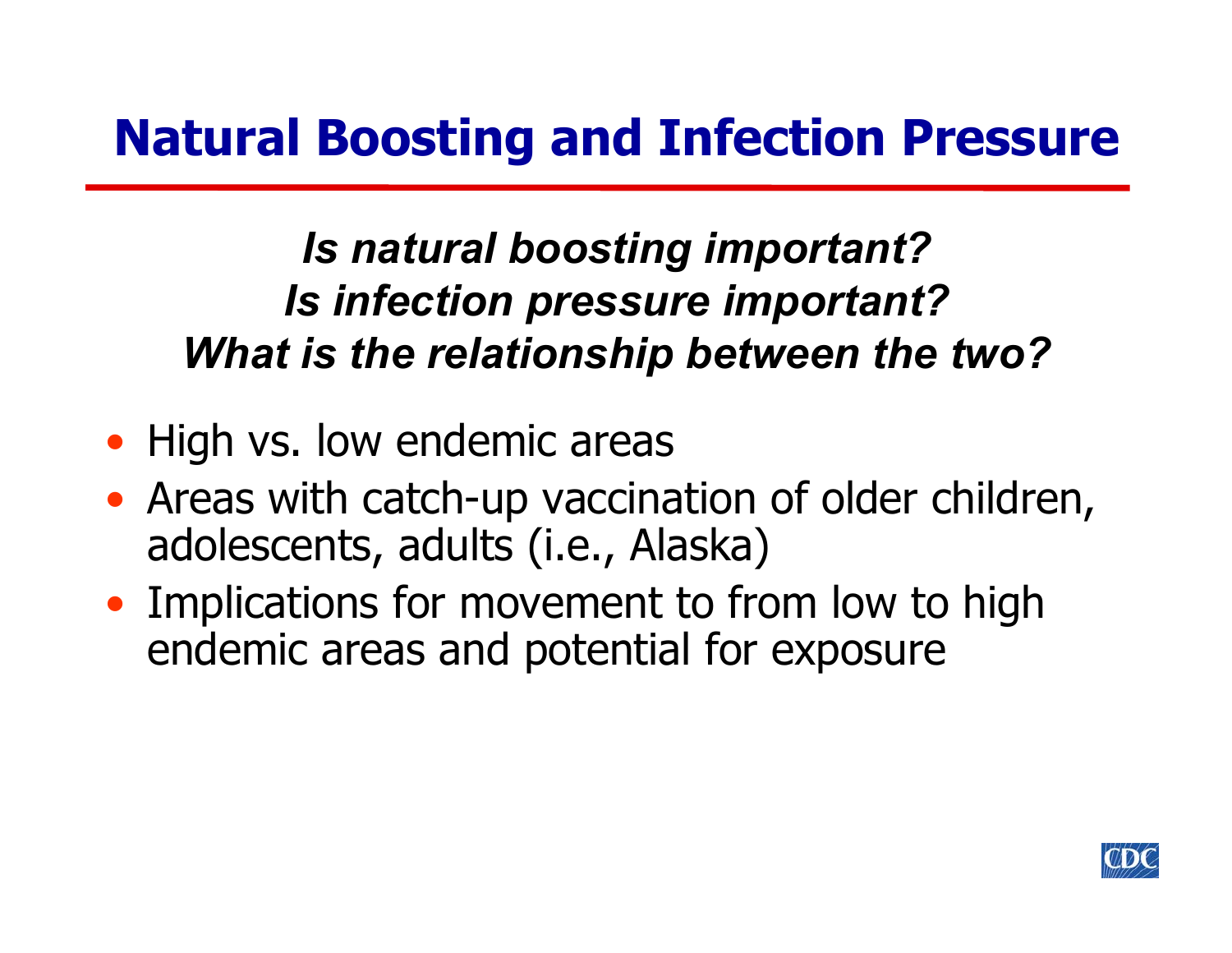# **Protection from Infection: Infection Pressure vs. Natural Boosting**

**Continued infection pressure**

**Persistent natural boosting**

**Persistent protection**

**No infection: Protected**

#### **Example: China**

- Infant vaccination
- No catch-up vaccination
- More HBsAg/HBeAg among adults



#### **Example: Alaska**

- Infant vaccination
- Catch-up of all susceptibles
- Less HBsAg/HBeAg among adults

#### **Example: U.S. and W Europe**

– low endemicity

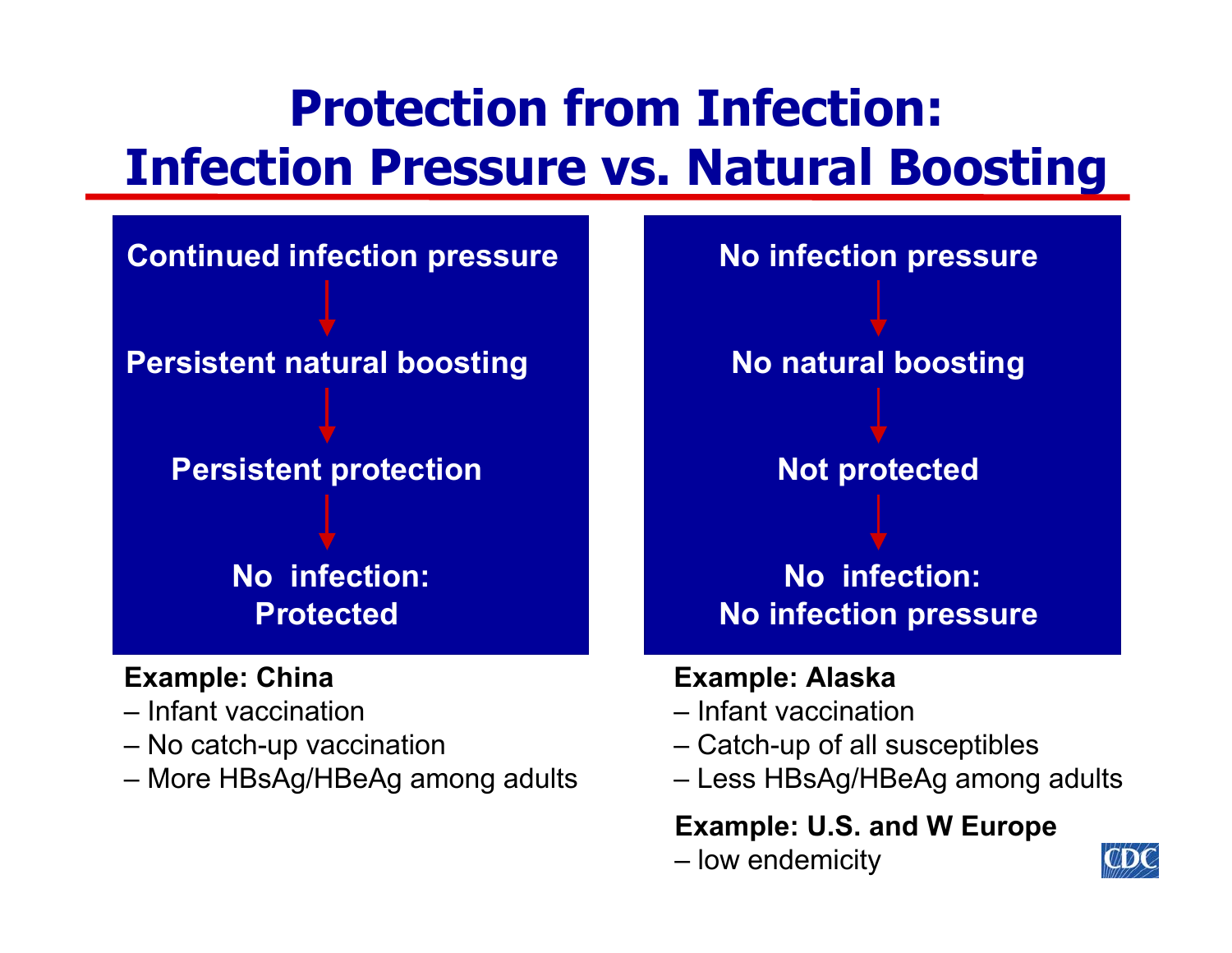# **Protection from Infection: Infection Pressure vs. Natural Boosting**